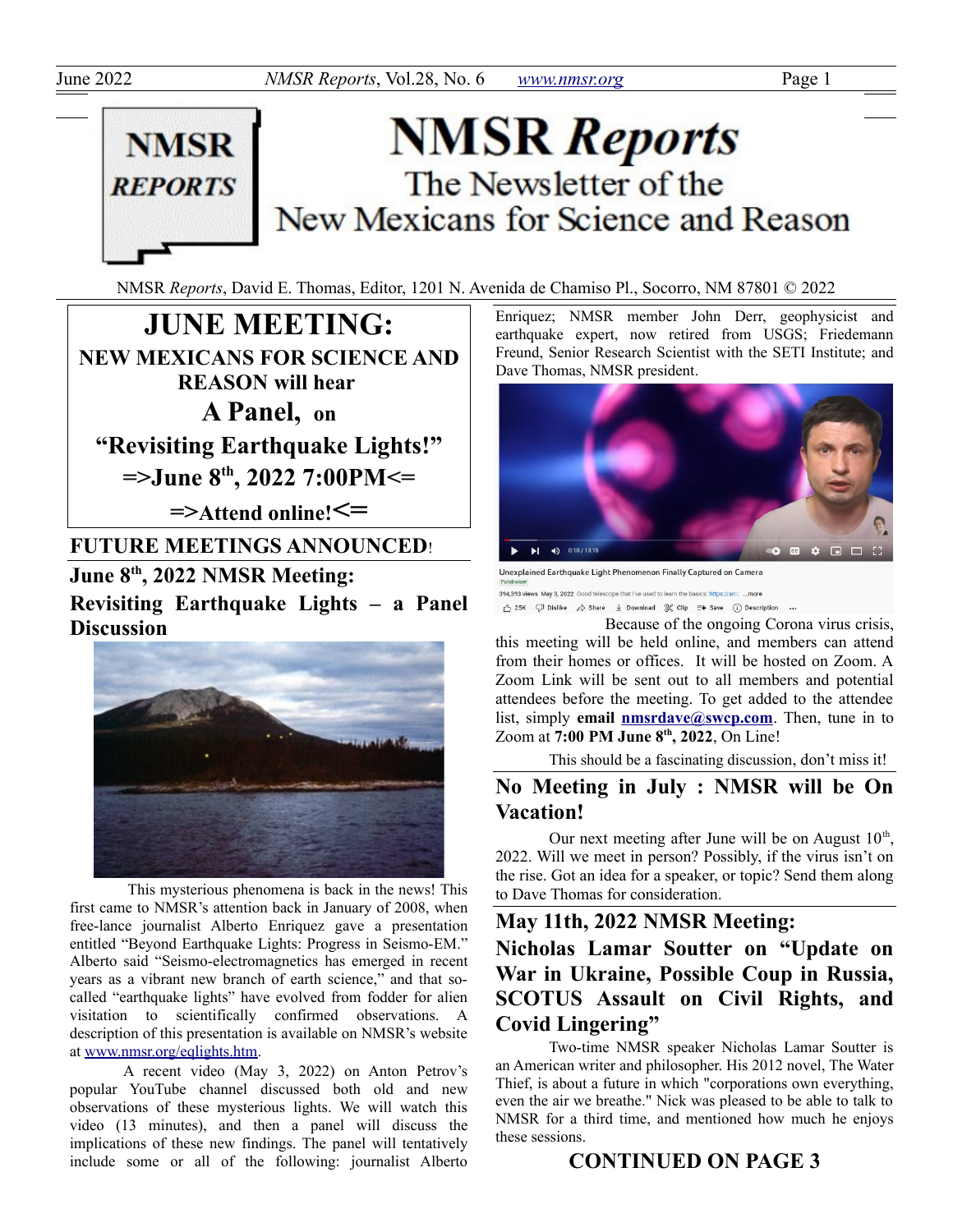| June 2022 |  |
|-----------|--|
|           |  |

*NMSR Reports*, Vol.28, No. 6 *[www.nmsr.org](http://www.nmsr.org/)* Page 2

#### **New Mexicans for Science & Reason (NMSR)**

NMSR is a non-profit group with the goals of promoting science, the scientific method, rational thinking, and critical examination of dubious or extraordinary claims. NMSR meets at 7 PM on the second Wednesday of each month, in Albuquerque, New Mexico, at a secure, undisclosed location. NMSR Reports is its official newsletter.

## **NMSR officers:**

*Dave Thomas, President* 1201 Avenida de Chamiso Pl., Socorro, NM 87801 nmsrdave@swcp.com *John Covan, Vice-President* jmcovan@juno.com *Debbie Thomas, Treasurer* 3205 Alcazar NE, Albuq., NM 87110 abqdebbie@comcast.net *Eddy Jacobs, Resident Neutron Generator* eddyjacobs88@gmail.com *Mark Fraser CNM Sponsor* ippon@earthlink.net *John Geohegan, Past President* johngeohegan@gmail.com *Kim Johnson, Industrial Physicist* kimber@comcast.net *Marilyn Savitt-Kring, Science Mom*

Membership: \$**25**/year (hardcopy newsletter), or **\$15**/year (downloadable PDF), make your check **payable to NMSR**, send to treasurer (Debbie Thomas).

### **NMSR Advisors:**

• *Mark Boslough,* 

Adjunct Professor, University of New Mexico.

- *Kendrick Frazier* Editor, Skeptical Inquirer
- *John Geissman*

Professor of Paleomagnetism

*• Alan Hale*

Southwest Institute for Space Research • *Randy Thornhill*

Professor of Biology, UNM

### **Cyber-Cypher Clue**:  $U = X$ ,  $Z = Y$ .

**Bonus Puzzle Clue**: Think **outside** the box! Oh, and recall two sides and an angle make for congruent triangles.

#### *WANTED: READER ARTICLES & COMMENTARY*

Got something to share with NMSR members? **Send it in!** ATTN: Dave Thomas, Editor, NMSR Reports.

*REMEMBER*, our next NMSR meeting is **ONLINE, June 8th at 7PM, on Zoom!**

**PUZZLE TIME!**

[*Please send solutions to Dave Thomas at: nmsrdave@swcp.com, or at 1201 N Avenida de Chamiso Pl., Socorro NM 87801.]*

### **Cyber-Cypher: JUNE PUZZLE**

*(Submitted by Dave Thomas)*

The following letters are a simple substitution cypher. If R stands for L, R will stand for L everywhere. Your Cyber-Cypher Clue: Clue? Oh, well - if you must, see p. 2.

|  | "AV CENAXG EVVAXGDQ NATG    |  |  |  |              |  |  |  |  |  |  |  |  |
|--|-----------------------------|--|--|--|--------------|--|--|--|--|--|--|--|--|
|  | WYEQG OW BZ YAJY QXYEEN OLH |  |  |  |              |  |  |  |  |  |  |  |  |
|  | AL WGUOQ ODG WEE OVDOAH WE  |  |  |  |              |  |  |  |  |  |  |  |  |
|  | WOTG EL                     |  |  |  | BGL PAWY O-D |  |  |  |  |  |  |  |  |
|  | VAVWGGLQ, QWEC OQTALJ EKD   |  |  |  |              |  |  |  |  |  |  |  |  |
|  | WGOXYGDQ OLH QWKHGLWQ WE HE |  |  |  |              |  |  |  |  |  |  |  |  |
|  | AW." - HOFAH YEJJ           |  |  |  |              |  |  |  |  |  |  |  |  |

#### **SUPER SECRET WORD!**

However you prefer to do the cypher itself (above or below), simply duplicate those actions on the alphabetized row of cypher letters below. You'll build an answer key, and you'll also reveal - the Super Secret Word!

```
A B C D E F G H I J K L M N O P Q R S T U V W X Y Z
```
#### **MAY CYPHER SOLUTION**

"THE COURT DEPRIVES WOMEN OF THE RIGHT TO MAKE AN AUTONOMOUS CHOICE, EVEN AT THE EXPENSE OF THEIR SAFETY." - RUTH BADER GINSBURG, ON GONZALES VERSUS CARHART (2007)

Esteemed May Code Crackers: Mike Arms\* and Austin Moede\*!

\*Secret Word: "SYMBOLIC WRATH"

SOCORRO STU

## **Need more Secret Word Cryptograms?**

New puzzles every week at www.nmsr.org/SocorroStumper.htm

# **June Bonus: "A Cute Angle"**

#### *Submitted by Dave Thomas*

#### **The June Bonus**:

A triangle is inscribed in a square as shown. What is angle **x**?

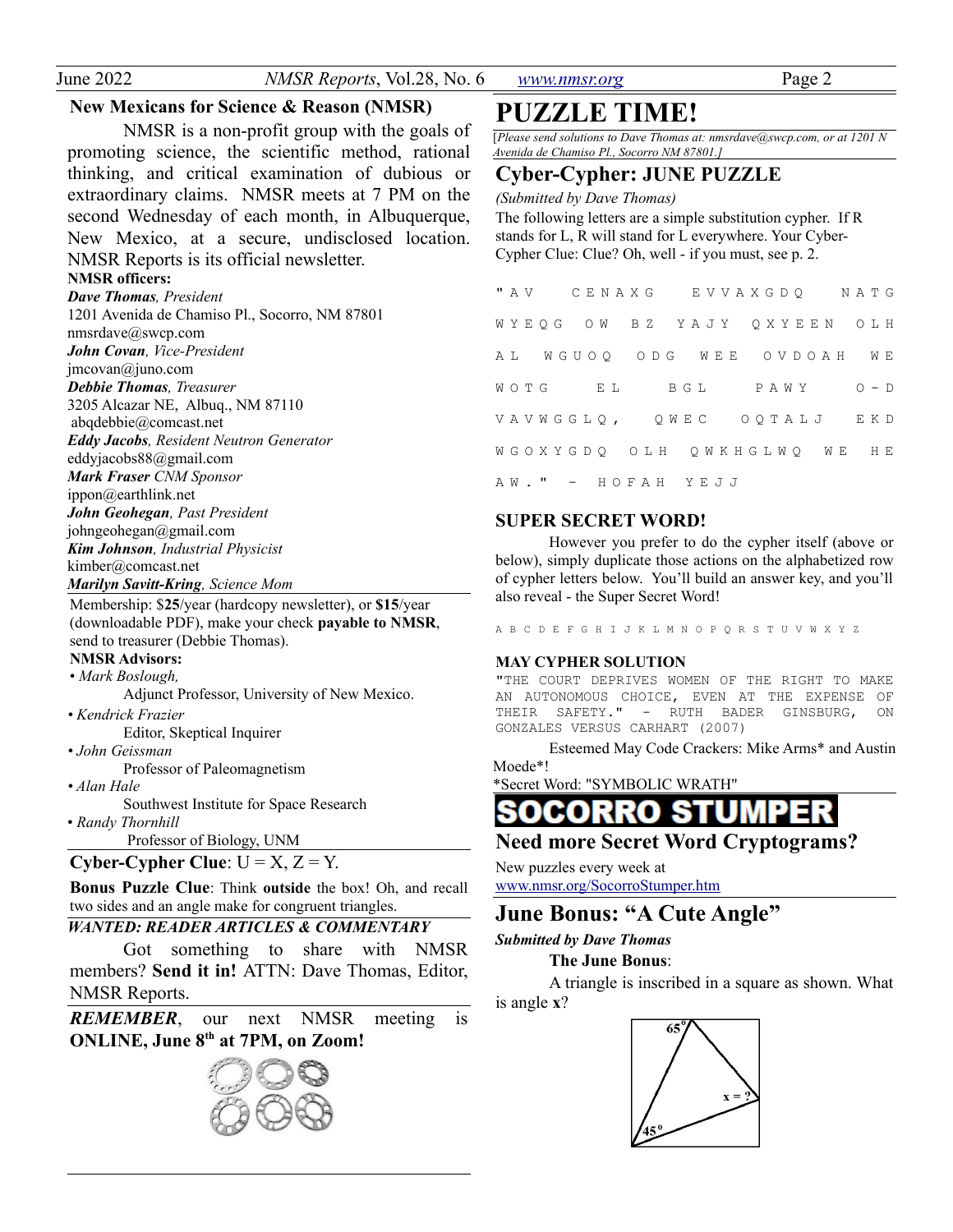**May Bonus Solution: "Baser Instincts"**

#### *Submitted by Dave Thomas*

In what base is the following equation valid?

# $64 + 37 + 29 = 108$

#### **Answer:** Base 12.

**Congrats to**: Keith Gilbert (NM), Earl Dombroski (NM), Rocky S. Stone (NM), Mike Arms (NM), Gene Aronson (NM)

# **May NMSR Meeting, Nick Soutter, Continued:**

Nick's YouTube Channel, "In Time: News, Politics and Culture" has been streaming for a few years. The channel features interviews with experts in various fields, from the social sciences to the military, on a wide variety of topics. Nick cited the Kyle Rittenhouse case as an example of an "In Time" deep dive; some of the media coverage of this case was unreasonable misrepresentation, although the New York Times covered it well, he said.

Sometimes Nick's channel reports breaking stories ahead of the major media, as was the case with the leak of the recent SCOTUS decision on Roe vs. Wade. One of the show's recent guests on developments in Ukraine is Commander Lance McMillan, who helped lead the effort in Iraq and the liberation of Kuwait in the first Gulf war. When the invasion of Ukraine was beginning, one of the first indications was unconfirmed footage of a 7-milelong convoy moving from Crimea into Ukraine. When Nick's group was able to confirm a 7-mile traffic slowdown in the same location using Google Traffic, they went live with the news that the invasion had begun.

Regarding the impending SCOTUS decision on Roe v. Wade, Dave Thomas suggested it might ber more effective for officials to lobby against government mandated pregnancies and forced birth, and for a woman's right to make her own medical decisions, rather than simply express support "for abortion." Nick agreed that messaging in politics is a vital concern.

Soutter recalled the adage "You campaign in poetry, but you govern in prose" as relevant re messaging as well. The next topic was regarding if there are neo-Nazis in Ukraine. Nick said yes, there

were a very small number (perhaps 11) of loosecannon "pro-Nazi" Ukrainians, but that this was *nothing* like the threat Putin described. The general culture of Russia was discussed. There is general distrust – every word you utter might end you up in trouble. Nick said that, despite general distrust of politicians, the Ukrainian situation is much worse (for Russia) than the average Russian believes. We know Putin is ruthless, and has killed with his bare hands. But the oligarchs are the ones who must become dissatisfied enough to remove Putin from power. The fact that there are any protests in Russia at all is a strong indication that things are not going well for Putin.



The topic of SCOTUS and the revocation of Roe v Wade was up next. Nick said Alito's ostensible ruling could have overthrown Roe v Wade by noting that the right to privacy is not specifically guaranteed in the Constitution. However, the ruling goes much farther, and spells bad news for almost every bit of progressive legislation in the last half century (gay marriage, voting rights, inter-racial marriage, abortion of course, and *more*). Nick thinks this was deliberate. Who leaked the document? Arguments can be made that either a liberal or a conservative did the leaking. If it was a conservative, that would have the effect of "locking in" the ruling against further changes. Nick said he thinks the leaker was a liberal, who was hoping to prevent the rollback of all recent progressive legislation. Dave suggested that it might have been leaked by Ginni Thomas in hopes of taking the spotlight off of her insurrectional activities, and Nick agreed that, if the leaker was a justice or spouse, Ginni Thomas would have been his bet as well.

The fate of Putin and Russia was up next. Putin is ailing from cancer, but is likely postponing